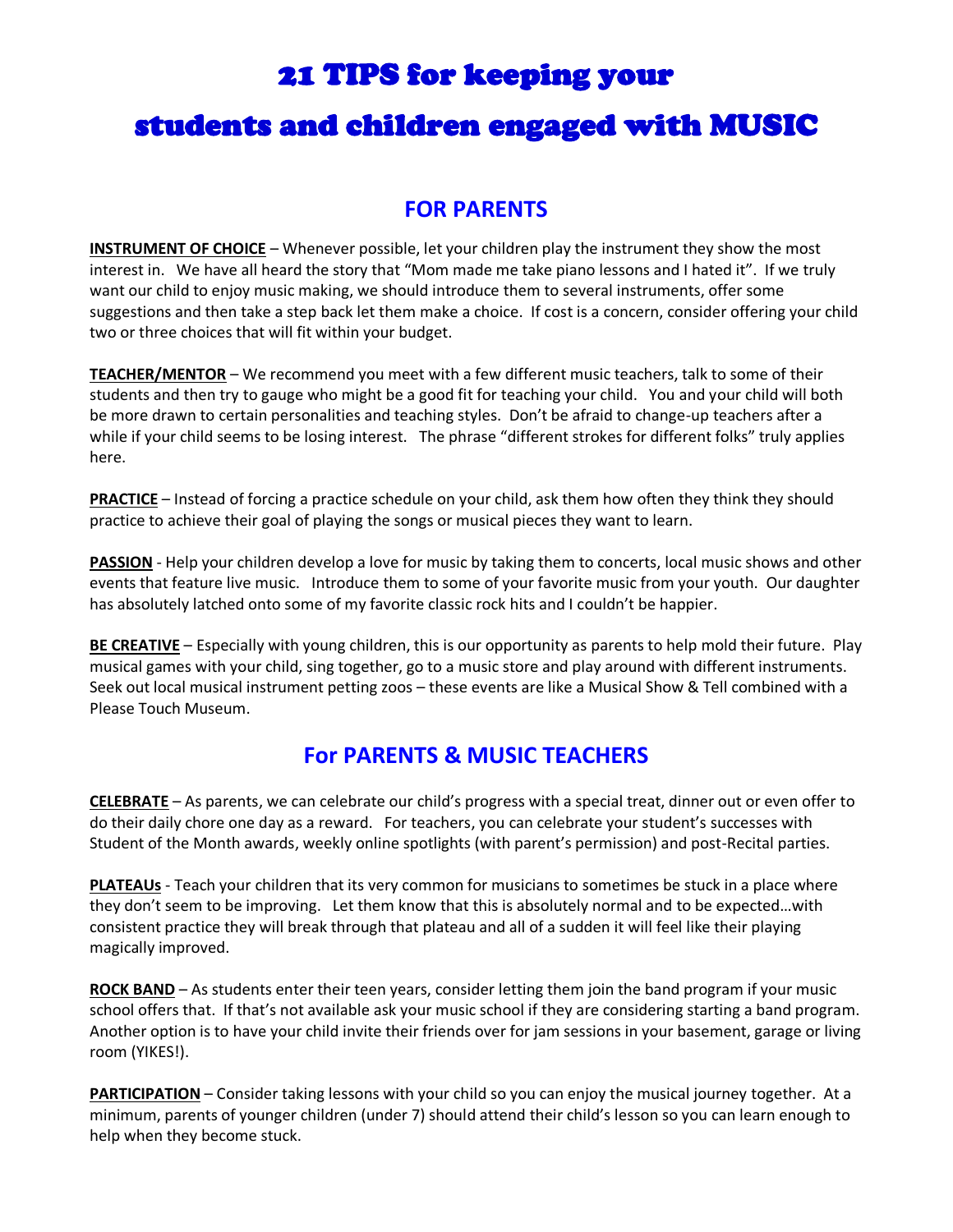### 21 TIPS for keeping your

## students and children engaged with MUSIC

#### **For MUSIC TEACHERS**

**PERFORMANCES** – Plan two or three performance or recital opportunities throughout the year. This gives students a goal to work towards and parents an opportunity to cheer their child on. Performances also offer students an opportunity to "show off" their talents and be proud of their accomplishments. It also allows parents to see the community you are building with your music teaching practice.

**POSITIVE ATTITUDE** – As a teacher, sometimes it's hard not to get stuck in a rut and begin to lose your initial enthusiasm for teaching. We all have our up days and down days, but it's important to maintain an upbeat attitude with your students. They will feed off whatever energy the teacher is putting out and that will contribute to how they perceive the lesson experience and their overall view on playing their instrument. As one of our "88 Ways Music" contributors said, "I Teach People, Not Pianos". We may think we are teaching a child how to play piano, guitar or some other instrument, but in reality we are given the privilege of mentoring them in ways we never imagined when we first decided to teach music.

**TECHNOLOGY** – Trying to find a student 10 years or older without their own cell phone is like trying to go back in time. Often times, kids are hooked on technology at an even younger age. Where possible, try to find ways to incorporate technology into your teaching methods. You may find your students become more motivated to practice and become more engaged with their instrument and lessons. Examples include Garage Band, Youtube, Note Trainer and Musical U.

**GAMES** – For younger students, you definitely want to try to make the lessons and learning fun, especially when introducing theory concepts. The Making Music Fun website offers a number of fun ideas and suggestions: [https://makingmusicfun.net/htm/mmf\\_music\\_library\\_private\\_teacher.php](https://makingmusicfun.net/htm/mmf_music_library_private_teacher.php) . If you are a classroom music teacher for young children, NAFME offers some suggestions on their website: <https://nafme.org/classroom-games-and-activities-for-general-music/>

**SELECTION** – When possible, try to incorporate some music selections that the student is familiar with. If you are teaching classical music, this may be more of a challenge. If the parents are insisting their child learn classical pieces, try offering a compromise which allows the student to mix in a popular song after one or two classical pieces. This will keep the student more engaged in their musical journey because their learning has become expanded. Expose your student to classically trained musicians and artists in all styles of music who incorporate classical instruments and styles in their music.

**GOALS & MILESTONES** – Give your students goals to work towards with a specific date in mind. As you and your student get more comfortable together, allow them to participate in selecting the goal and when they believe they will achieve it. This will help teach them the power of setting goals and inspire them to spend more time practicing. When students begin to learn they can become masters of their own destiny, a whole world of possibilities opens up for them.

**RECORD** - Record parts of your lessons and make it available for the student and parents to listen back to. As much as we sometimes hate hearing ourselves on tape (I'm dating myself on this one), we all know that the one of the best ways to improve is to listen back to our performances. You will inevitably capture some magical takes that you and the student will be extremely proud of. You will also capture snippets of teachable moments that will help in the learning process. Encourage the students to make own recordings at home and to listen back and learn from what they hear. Students may initially be nervous at the idea of having their playing recorded, however let them know that after a few weeks of recording themselves they'll start to forget all about the recording when they're playing.